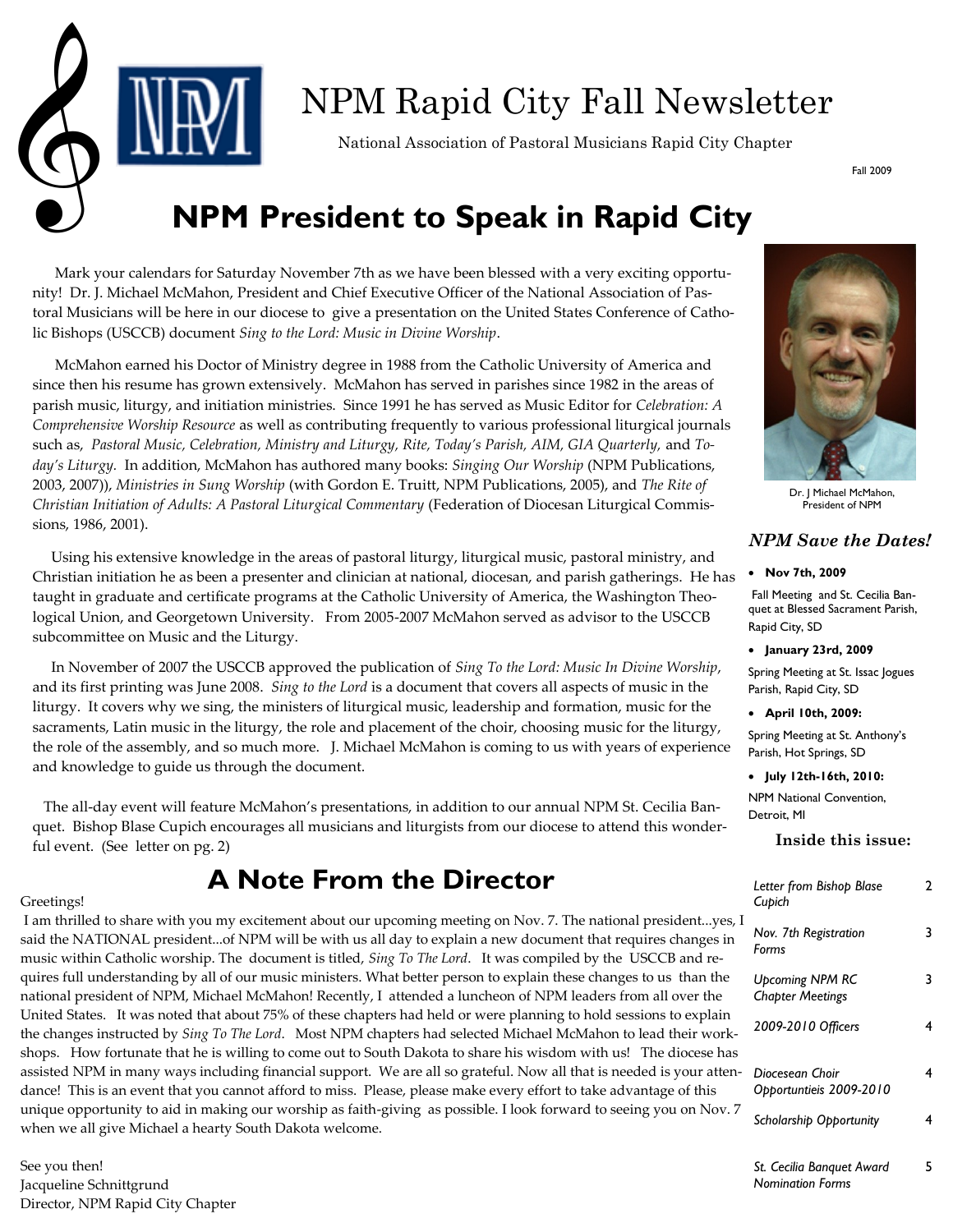### **Letter from Bishop Blase Cupich:**



### **DIOCESE OF RAPID CITY**

**OFFICE OF BISHOP** 

September 3, 2009

Dear musicians and liturgical ministers,

I welcome this opportunity to encourage you through this issue of the NPM newsletter to participate in a special event, scheduled on November 7<sup>th</sup> at Blessed Sacrament Church. Michael McMahon, the director of the National Pastoral Musicians Association will offer a workshop from 8:00 a.m. to 4:00 p.m., on the new document issued by the Bishop's Conference on music in Catholic worship, Sing to the Lord.

Known as an expert in the field of liturgy and music, Michael McMahon brings a unique and experienced perspective. I am confident that you will find his presentations informative, renewing and challenging. This occasion will also provide a chance for all present to learn from and be encourage by each other, since it will bring together liturgical musicians from around the diocese and the wider area.

There will be an awards luncheon as part of the day's events. I genuinely hope that you will be able to come.

Sincerely yours in Christ,

+ Slamp Ly

Most Rev. Blase J. Cupich Bishop of Rapid City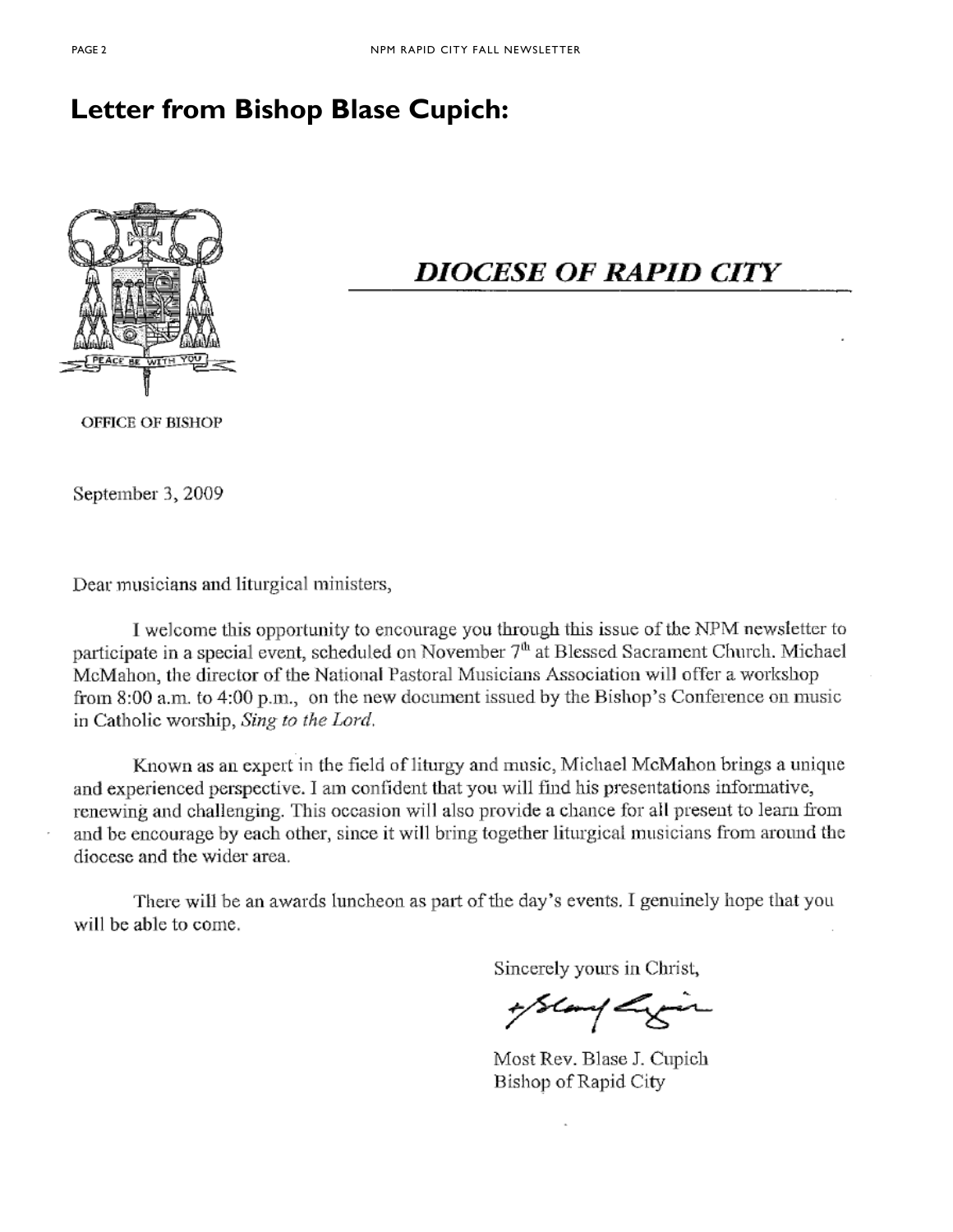#### **NPM Fall Meeting Registration - Bring a Friend!!**

| $\frac{1}{2}$ |  | - 0<br>$\frac{1}{2}$ |
|---------------|--|----------------------|
|               |  |                      |
|               |  |                      |
|               |  |                      |
|               |  |                      |
|               |  |                      |
| l Email:      |  | <i>Email:</i>        |
|               |  | Parish:              |
|               |  |                      |

#### **Include:**

\$15 Per Person

(Please make checks payable to NPM)

*\*Non-Refundable*

**Mail to:**

Joan Bachmeier 1621 Third St. Sturgis, SD 57785

Saturday November 7th, 2009 Blessed Sacrament Parish 8:00AM—4:00PM J. Michael McMahon Presentation & Annual St. Cecilia Banquet Cost: \$15

Registrations Due Oct. 25th

### **Upcoming Workshops**

### **NPM RC Winter Meeting**

January 23rd, 2010 St. Isaac Jogues Parish Rapid City, SD

### **Topics**

- Time Management
- Liturgy of the Hours
	- Vocal Techniques
- Music Rehearsal Pieces

#### **NPM RC Spring Meeting**

April 10th, 2010 St. Anthony's Parish Hot Springs, SD



#### **Topics**

- Liturgy Committees
- Music For Confirmation
- Choir Demonstrations
- Music Rehearsal Pieces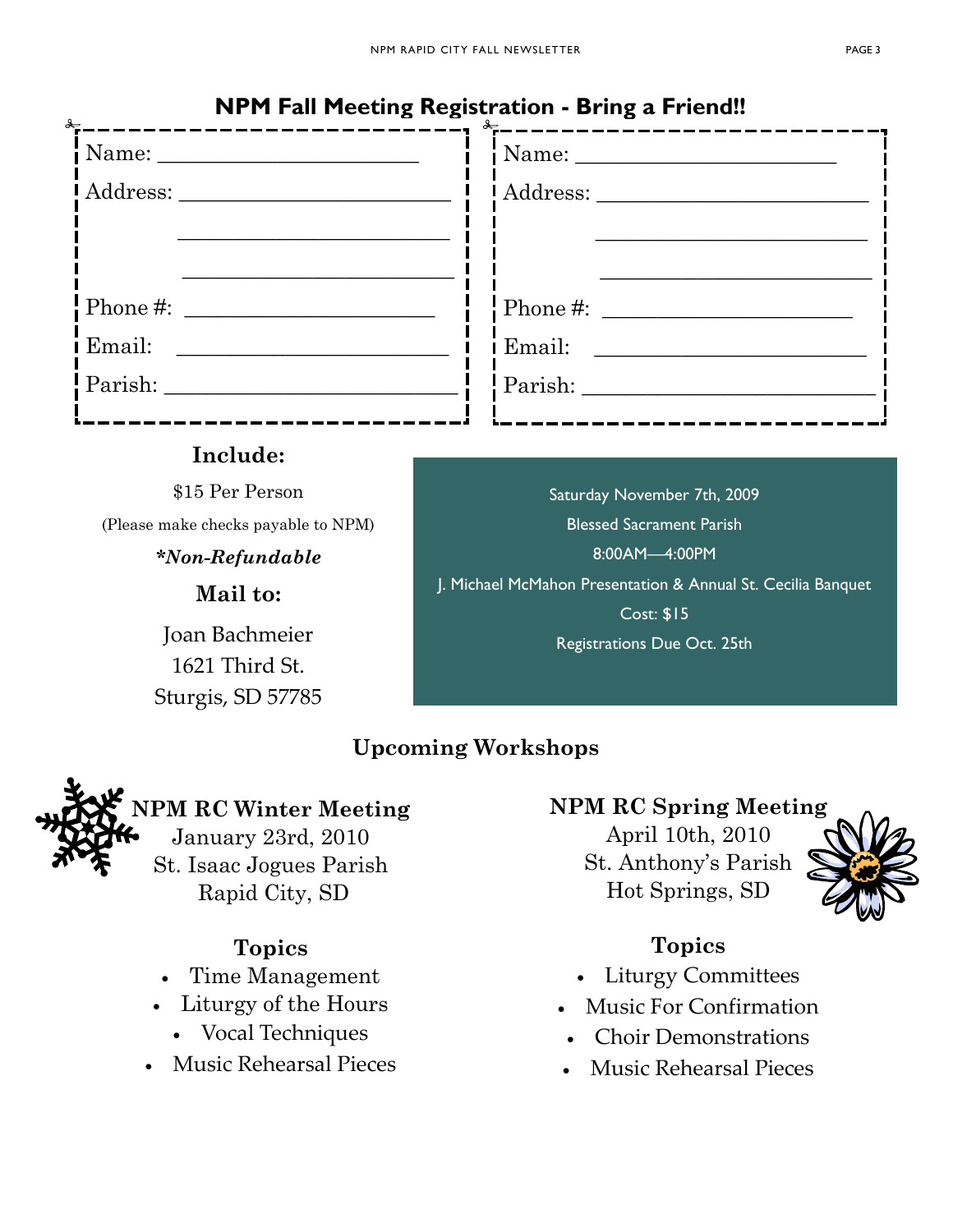### **Meet Your NPM Officers!**

| Director:                        | Secretary:                                                                | Treasurer:                          |
|----------------------------------|---------------------------------------------------------------------------|-------------------------------------|
| Jacqueline Schnittgrund          | Julie Gray                                                                | Joan Bachmeier                      |
| <b>Blessed Sacrament Parish</b>  | St. Rose of Lima Parish                                                   | St. Francis of Assisi Parish        |
| Rapid City, SD                   | Hill City, SD                                                             | Sturgis, SD                         |
| <b>Coordinator for Planning:</b> | <b>Assistant Director for Recruitment:</b>                                | Animator For Koinonia (Fellowship): |
| Lonnie Arthur                    | Katie Severns                                                             | Kathy Little                        |
| St. John the Baptist             | Cathedral OLPH                                                            | St. Issac Jogues Parish             |
| Custer, SD                       | Rapid City, SD                                                            | Rapid City, SD                      |
|                                  | New Officers Elected; T. Schnittgrund, Martin, and Sweitzer say 'Goodbye' |                                     |

At the NPM RC Chapter meeting on June 27th in Piedmont, SD Lonnie Arthur and Katie Severns were elected as officers. Lonnie Arthur from Custer, SD is the new Coordinator for Planning. His duties will be to confirm locations, dates and presenters for upcoming NPM meetings. Katie Severns is the Director of Music at the Cathedral and was elected as the Assistant Director for Recruitment. Her duties involve creating and sending out newsletters and putting together slideshows for upcoming NPM meetings.

Sheila Sweitzer served as Coordinator for Planning and Tammy Schnittgrund and Sandra Martin served as co-Assistant Directors for Recruitment. These three women worked very hard and helped to build up our chapter to what it is today. Their years of service and hard work are greatly appreciated!

Tammy Schnittgrund is now a member of the National NPM board for Cantor Certification. She evaluates audition DVDs from around the country. She does not evaluate any audition DVDs from our region.

Congratulations Tammy!

### **Diocesan Choir Opportunities**

#### **Our Lady of Guadalupe Choir**

This year, Katie Severns will be directing the Our Lady of Guadalupe choir. All are welcome to come and sing! Rehearsals will be held at Blessed Sacrament.

**Chrism Mass Choir**



Chrism Mass will be on Tuesday March 16th, 2010 at the Cathedral.

Watch the West River Catholic, your parish bulletin, and your email for rehearsal dates.

| Rehearsals |  |
|------------|--|
|            |  |

| Saturday November 21st: | 12:00-2:00PM        |
|-------------------------|---------------------|
| Saturday December 5th:  | $12:00-2:00$ PM     |
| Saturday December 12th: | $10:30AM - Warm-Up$ |
|                         | $12:00PM - Mass$    |

#### **Questions? Comments?**

#### **Contact Katie Severns at:**

katie@cathedralolph.org or 342-0507

#### **\$300 Scholarship Opportunity for your Music Program**

Answer the following questions and send the

Jackie Schnittgrund 6831 Muirfield Dr. Rapid City, SD 57702

application to:

*The Jackie and Jim Schnittgrund NPM Scholarship*  for \$300 will be awarded to a recipient in the Rapid City Diocese who will use the proceeds to improve music in Catholic liturgy.

 Examples of how the scholarship might be used include individual lessons—voice, piano, organ, etc; the purchase of equipment related to music in the parish; in-service training for music ministers; etc.

The last recipient of this scholarship was Steven Spiess

*announced on November 7th at the annual St. Cecilia Banquet at Blessed Sacrament Parish.*

1) Name, address, phone number, and email

- 2) What is your present position in the Catholic Church?
- 3) Briefly describe your educational/training background.
- 4) Specifically tell how the scholarship would be used.
- 5) State in 200 words or less the reasons you would like to be considered for this scholarship. *The scholarship recipient will be*

*Applications must be received before October 25th.*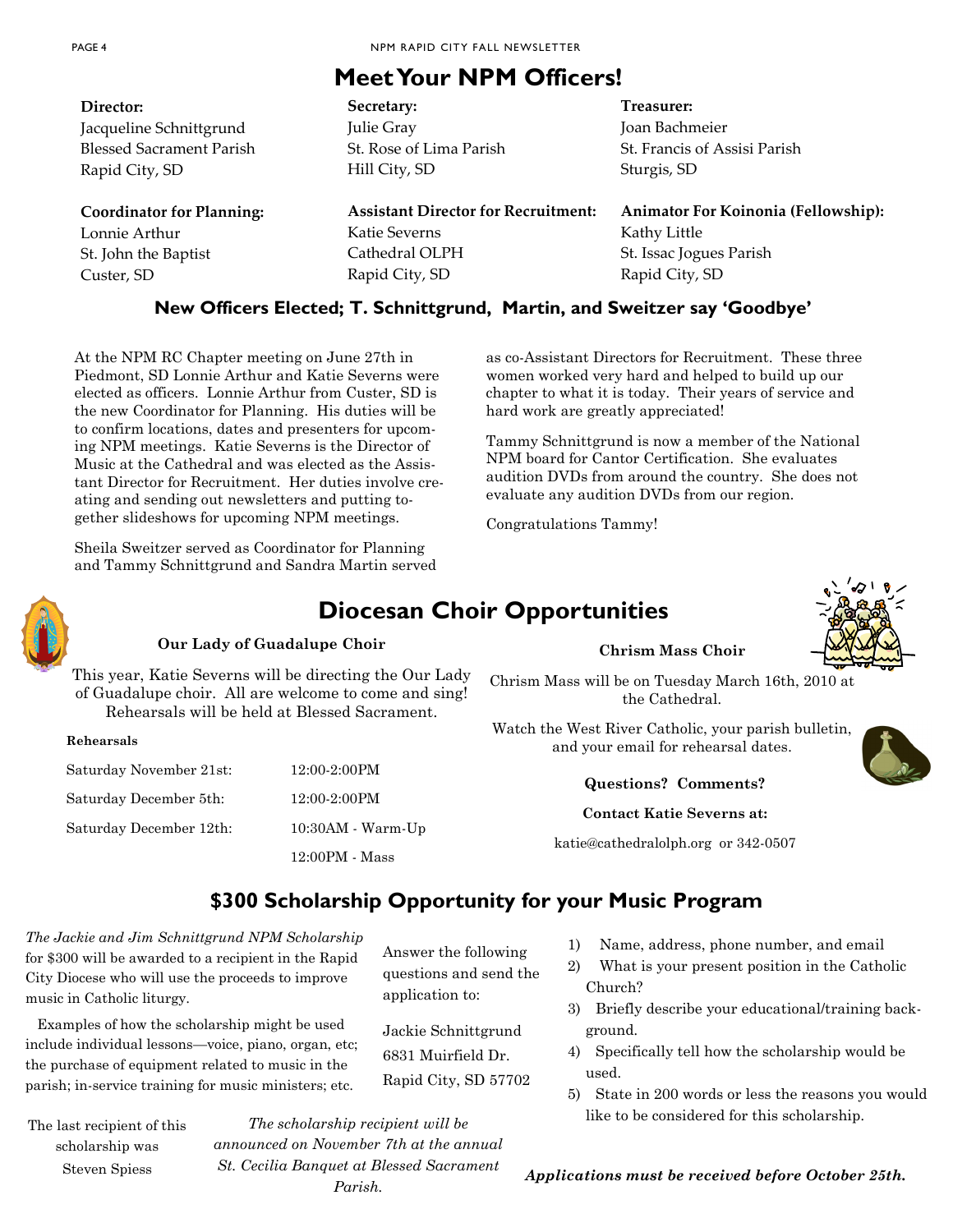### **St. Cecilia Awards Recognize Dedication to Music Ministry**

The St. Cecilia Award, named for the patroness of church music, recognizes one **lay person** *and* **one clergy member** for contributions to making the liturgy alive through music. Recipients will be announced at the annual NPM St. Cecilia

Banquet November 7th.

The previous recipients were: Mary Ann Rasmussen & Fr. Bill Zandri

Nominate the individuals (one clergy, one lay person) whose extraordinary contribution to the ministry of music brings the people of our church closer to Jesus Christ.

Give the name of the individual and a detailed explanation of why he or she deserves this award.

#### **Mail Nominations To:**

Joan Bachmeier, NPM Secretary 1621 Third St. Sturgis, SD 57785 joanbach@rushmore.com

Nominations must be received

*before October 25th*

### **Peggy Langenfeld Award Nominations**

Nominations will be accepted until **October 25th** to honor an individual who has served and promoted NPM in an exceptional manner.

The award memorializes Peggy Langenfeld as an individual who dedicated her life to good music in church worship.

The last recipient in 2007 was Sue Englin.

The 2006 recipient was Therese Aberle Kaiser. The 2005 award went to Jackie Schnittgrund. These ladies founded the RC Diocese Chapter of NPM, believing NPM offers tremendous resources and support to parish musicians, clergy and other worship leaders in fostering the art of musical liturgy.

If you, or someone you know, has made an outstanding contribution to NPM for the betterment of effective liturgy and music in our churches, please explain that contribution in 200 words or less.

| <sup>Send your nominations before</sup> |                                               |  |
|-----------------------------------------|-----------------------------------------------|--|
|                                         | $\begin{aligned} October~25th' \end{aligned}$ |  |
|                                         |                                               |  |

**Mail nominations to:**

Joan Bachmeier, NPM Secretary

1621 Third St

Sturgis, SD 57785

joanbach@rushmore.com

Nominees will be recognized at the St. Cecilia Banquet on November 7th, 2009. Prior nominees must be nominated again.

### **Years of Service Will Be Recognized**

Have you, or someone you know been involved in Catholic Music Ministry for 25 (or more), 40 (or more), or 50 (or more) years? Let us know.

 You will be recognized for those years of dedication to pastoral music, and receive a certificate at the annual St. Cecilia Banquet on November 7th.

Send, or e-mail information to:

Katie Severns 520 Cathedral Dr. Rapid City, SD 57701 katie@cathedralolph.org

All names must be received by **October 25th, 2009**

| Name:                                             |            |  |
|---------------------------------------------------|------------|--|
|                                                   |            |  |
|                                                   |            |  |
|                                                   |            |  |
|                                                   |            |  |
|                                                   |            |  |
|                                                   |            |  |
| # of yrs. Of Service: ___25 or more ___40 or more |            |  |
|                                                   | 50 or more |  |

Remember to ask fellow choir members, your accompanist, your liturgy director, anyone else who has dedicated themselves to music in your parish. They could qualify for this valuable recognition.